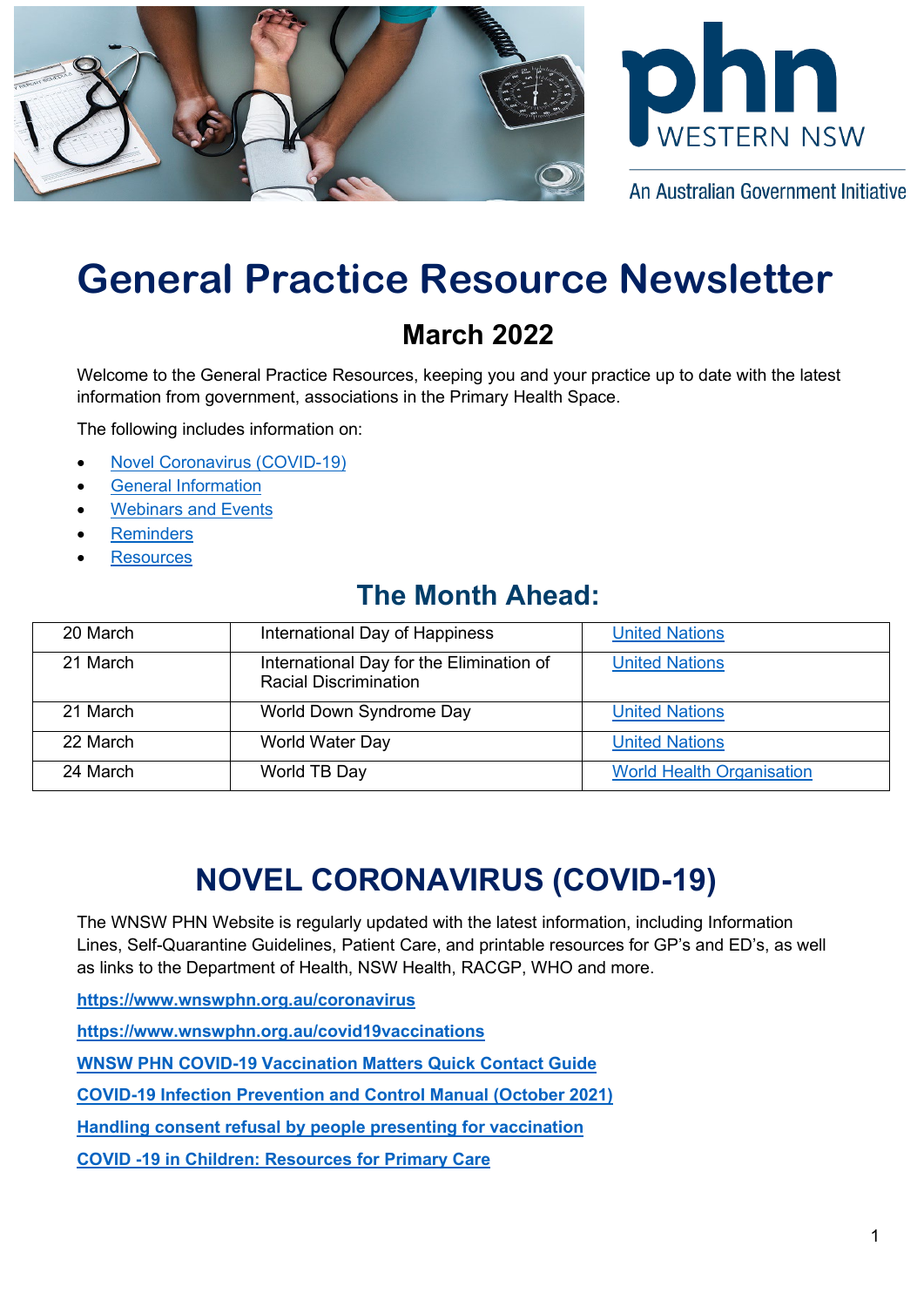**[Emergency department assessment and management of COVID-19 in adults \(Delta variant\)](https://www.wnswphn.org.au/uploads/documents/newsletters/GP%20Resources%20February%202022/guide-ed-assessment-management.pdf)  [NSW quick reference guide](https://www.wnswphn.org.au/uploads/documents/newsletters/GP%20Resources%20February%202022/guide-ed-assessment-management.pdf)**

**[COVID-19 Vaccines in Australia –](https://www.wnswphn.org.au/uploads/documents/newsletters/GP%20Resources%20February%202022/COVID-19_vaccine_comparison_poster_v11.pdf) Comparison Poster**

**[Department of Health COVID-19 Vaccine Rollout Primary Care Update –](https://www.wnswphn.org.au/uploads/documents/newsletters/GP%20Resources%20February%202022/14JAN22_COVID-19%20Vaccine%20Rollout%20Primary%20Care%20Update.pdf) Jan 14 2022**

### **COVID-19 MBS Telehealth Services**

**[COVID-19 Temporary MBS Telehealth Services Factsheet](https://www.wnswphn.org.au/uploads/documents/newsletters/GP%20Resources%20October%202021/Factsheet-COVID-19-GPsOMP-30.07.21.pdf) MBS Quick Guide [to COVID-19 Items](https://www.wnswphn.org.au/uploads/documents/newsletters/GP%20Resources%20March%202022/MBS%20card_MAR22_COVID-19.V2.pdf) (updated March 2022) [MBS Quick Guide \(updated March](https://www.wnswphn.org.au/uploads/documents/newsletters/GP%20Resources%20March%202022/MBS%20card_MAR22.V2.pdf) 2022) [RACGP MBS Aged Care guide \(updated September 2021\)](https://www.wnswphn.org.au/uploads/documents/newsletters/GP%20Resources%20October%202021/RACGP%20MBS%20Aged%20Care%20guide%20-%202021-09-21.pdf) MBS Factsheet - [Continuing MBS Telehealth Services](https://www.wnswphn.org.au/uploads/documents/newsletters/GP%20Resources%20February%202022/Factsheet-COVID-19-GPs-OMP.151221.pdf) [MBS COVID-19 telehealth 'existing relationship' requirement -](https://www.wnswphn.org.au/uploads/documents/newsletters/GP%20Resources%20February%202022/askmbs-advisory-existing-relationship-clarification-askmbs-advisory---existing-relationship-clarification.pdf) Clarification of exemptions**

## **NSW Health COVID-19 Updates**

#### **[NSW Government Face Mask Rules](https://www.nsw.gov.au/covid-19/stay-safe/rules/face-mask-rules)**

**[COVID-19 Infection Prevention and Control Manual, Version 2.1, 1 March 2022 \(See page 74](https://www.cec.health.nsw.gov.au/keep-patients-safe/COVID-19/COVID-19-IPAC-manual)  [for the summary of current recommendations during Amber Alert\)](https://www.cec.health.nsw.gov.au/keep-patients-safe/COVID-19/COVID-19-IPAC-manual)**

The "COVID-19 Active Case Management" page on Western NSW HealthPathways has been updated to include guidance on use of the new COVID-19 oral antivirals.

## **HealthPathways COVID-19 Update**

The "COVID-19 Active Case Management" page on Western NSW HealthPathways has been updated to include guidance on use of the new COVID-19 oral antivirals.

**<https://westernnsw.communityhealthpathways.org/728651.htm>**

**Username** = westernnsw

**Password** = healthcare

## **Requesting and Viewing the COVID-19 Vaccination Status Report (AIR042A)**

Some vaccination providers and organisations providing vaccination services can request reports from the Australian Immunisation Register (AIR) site to help them identify individuals who are overdue for immunisation. The COVID-19 Vaccination Status Report (AIR042A) identifies individuals who have not yet received a COVID-19 vaccine or who have completed their primary course and are now due for a booster.

**[Requesting and viewing the COVID-19 Vaccination Status Report \(AIR042A\) User Guide](https://www.wnswphn.org.au/uploads/documents/newsletters/GP%20Resources%20March%202022/42A-user-guide_v3-18022022.pdf)**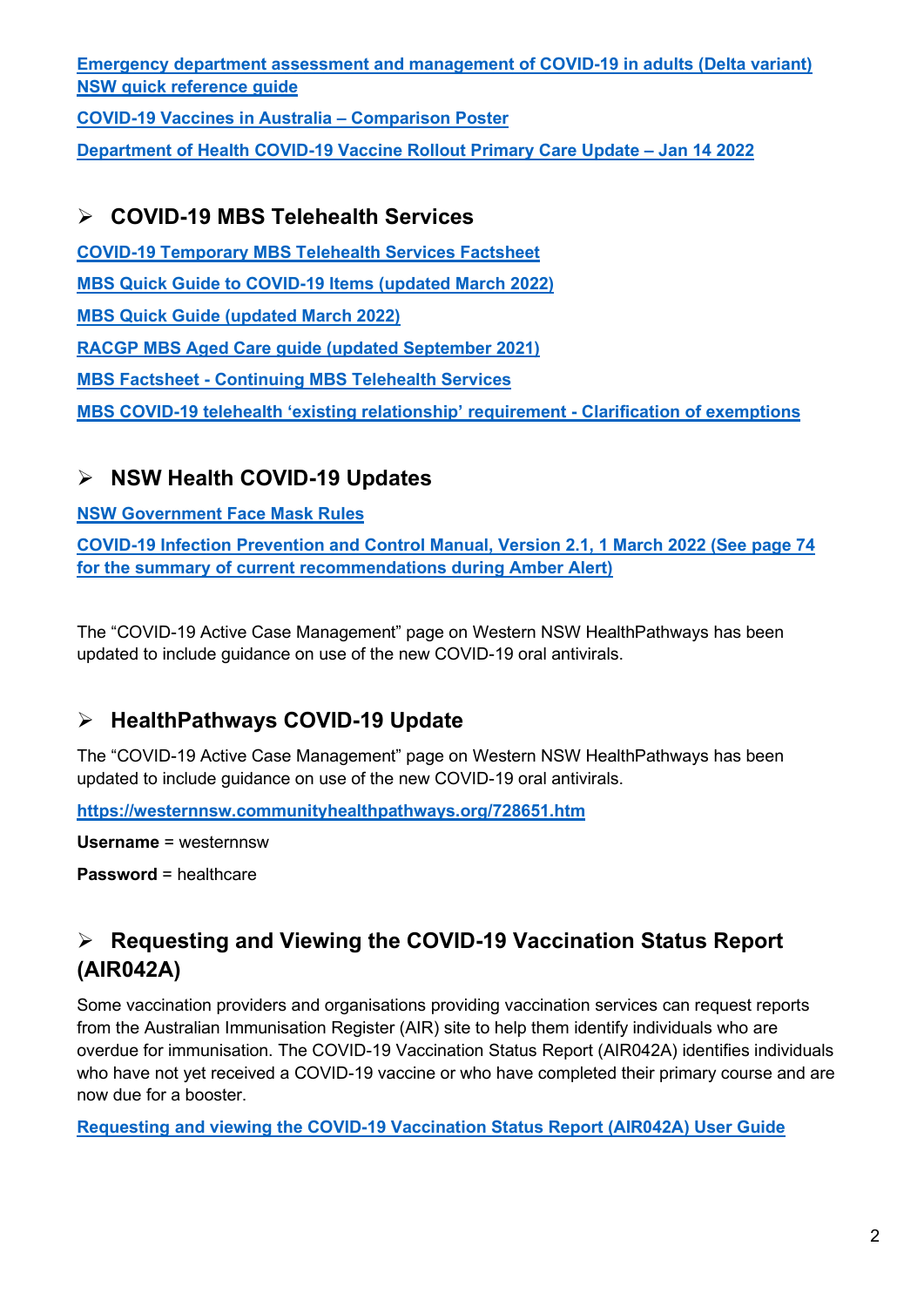## **Managing COVID-19 Patients at Home**

The NSW Agency for Clinical Innovation has two new information sheets for GPs and other clinicians in NSW caring for patients managing themselves or a child at home. They cover how to monitor symptoms, isolating and when to get help.

**[Managing COVID-19 patients at home ACI Factsheets](https://aci.health.nsw.gov.au/covid-19/communities-of-practice)**

## **On Demand: GP Guidance on Anti-Viral Prescribing for Patients**

The RACGP and NSW Health webinar held on Wednesday February 9 covered:

- An update on COVID-19 in NSW
- Pharmacology considerations with the anti-viral medications
- Prescribing pathway and flowchart
- GP notification of COVID-19 positive patients

**RACGP Webinar - [GP Guidance on Anti-Viral Prescribing for Patients](https://www.racgp.org.au/racgp-digital-events-calendar/online-event-items/on-demand/gp-guidance-on-anti-viral-prescribing-for-patients)**

### **Medicines for COVID-19 Treatment - Oral Antivirals**

The following documents have been published on the CEC Medication Safety Updates page:

#### **Molnupiravir (Lagevrio®) specific resources**

- Drug Guideline Use of molnupiravir capsules for COVID-19
- Patient consent form Molnupiravir
- Information for patients, family and carers Molnupiravir [Factsheet]

#### **Nirmatrelvir and ritonavir (Paxlovid™) specific resources**

- Drug Guideline Use of nirmatrelvir and ritonavir tablets for COVID-19
- Patient consent form Nirmatrelvir and ritonavir
- Information for patients, family and carers Nirmatrelvir and ritonavir [Factsheet]

#### **Resources relevant to both medicines**

- Factsheet Accessing medicines from NSW Health stockpile for COVID-19
- Information for NSW Health Pharmacy Departments Oral antiviral medicines for COVID-19
- Prescriber Declaration Oral antiviral medicines for COVID-19 [FOR USE BY RCFs]
- Prescriber Declaration Oral antiviral medicines for COVID-19 [FOR USE BY NSW HEALTH PRESCRIBERS]
	- $\circ$  Note this is also available as an online QARS form if used, data will be accessible by the CEC and therefore no need to be reported weekly.\*\*
	- o An eMR PowerForm version of the prescriber declaration is also in development.

The below documents are only accessible to GPs via the Service NSW app, Health Pathways and internally to NSW Health Directors of Pharmacy. These have not placed these on the public website to protect them from inappropriate use by the general public.

- Information for General Practitioners Oral antiviral medicines for COVID-19
- Prescription and Declaration form Oral antiviral medicines for COVID-19 [FOR USE BY GPs]

#### **[CEC Medication Safety Updates page](https://www.cec.health.nsw.gov.au/keep-patients-safe/medication-safety/medicine-updates)**

#### **[ACI Model of Care](https://security-au.mimecast.com/ttpwp#/checking?key=bmFvbWkuYnVyZ2Vzc0BzYS5nb3YuYXV8cmVxLWY0ODQ5NTViZTM4MTliNTA3ZTBhYmNlNzVkMTU0OWU2)**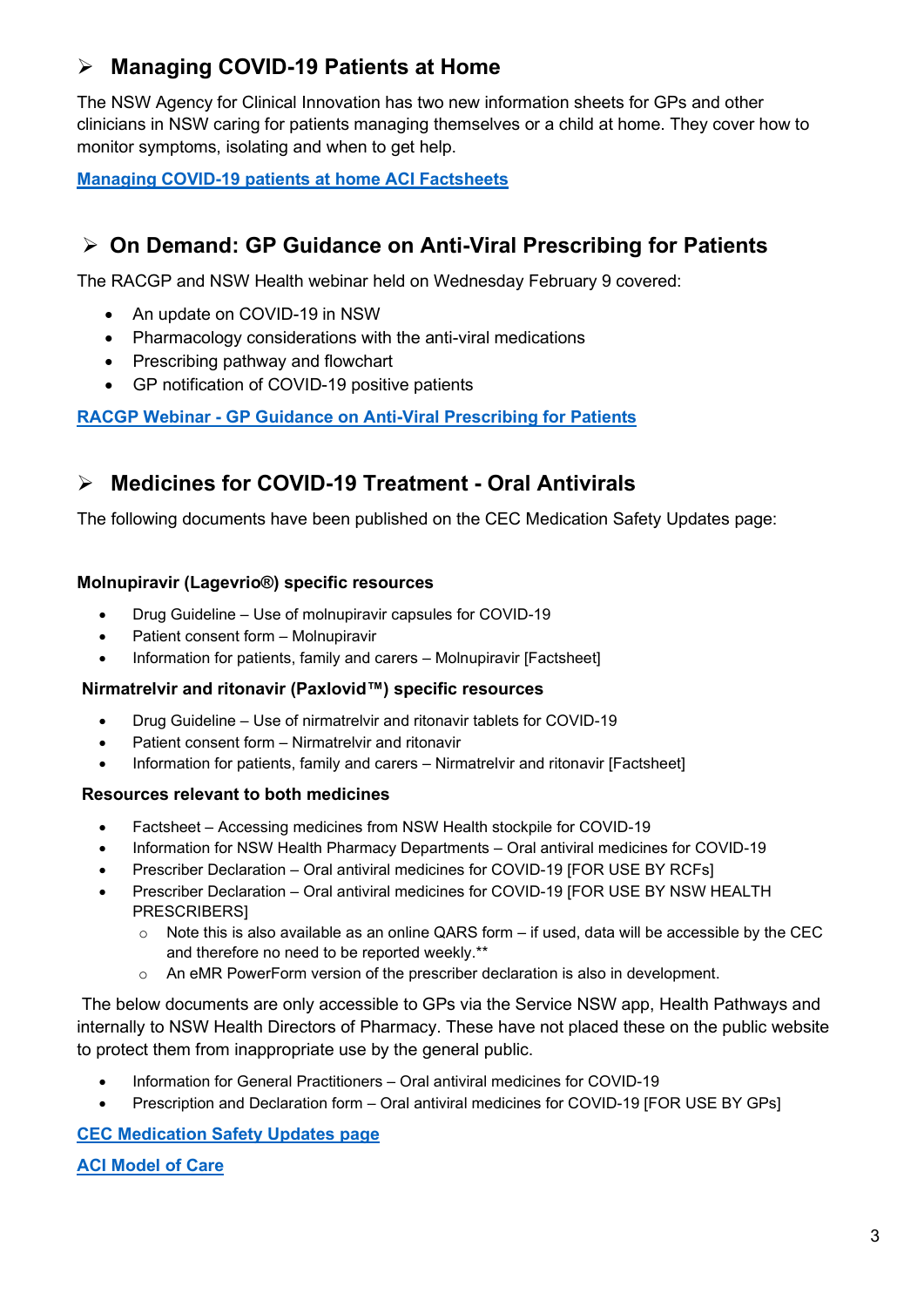# **GENERAL INFORMATION**

### <span id="page-3-0"></span>**Renewing your NASH PKI certificate**

The security of people's health information is critical, which is why healthcare organisations must have a current NASH certificate to continue delivering crucial digital health services to their patients.

**[Renewing your NASH PKI Certificate information](https://www.wnswphn.org.au/uploads/documents/newsletters/GP%20Resources%20March%202022/renewing-your-nash-pki-certificate.pdf)**

### **Up to \$10,000 for Professional Development**

The NSW RDN Health Workforce Scholarship Program (HWSP) provides bursaries and scholarships to help health professionals in rural and remote Australia retain and enhance their skills, capacity and scope of practice.

**[The Health Workforce Scholarship Program information](https://www.nswrdn.com.au/hwsp?ct=t%28HWSP+EMAIL_POSSIBLY+ELIGIBLE+NOT+APPLIED%29&mc_cid=c2d14f3d53&mc_eid=a884b28c03)**

## **NSW RDN Practice Management Group February Webinar**

**[NSW RDN Breakfast With Gary Webinar –](https://us02web.zoom.us/rec/play/YmCmPV_l56-H-c45frliL7fRBmuP8GbhTMbC0aXwAnCgYQ76Se0LDZCS6coogFQO3N8WRXyfjEzDVg_T.xbsog8uNDuZcqU0K) On Demand**

Resources discussed during the webinar:

- **[AMA welcomes the restored telehealth services to meet pandemic demand](https://www.ama.com.au/gpnn/issue-22-number-2/articles/ama-welcomes-restored-telehealth-services-meet-pandemic-demand)**
- **[AMA welcomes Medicare-funded telehealth as a permanent part of the health system](https://www.ama.com.au/gpnn/issue-21-number-49/articles/ama-welcomes-medicare-funded-telehealth-permanent-part-health)**
- **[Changes to the Rural Veterans' Access Payment Incentive](https://www.ama.com.au/gpnn/issue-22-number-1/articles/changes-rural-veterans-access-payment-incentive)**
- **2021 HR [roundup](https://d15k2d11r6t6rl.cloudfront.net/public/users/Integrators/BeeProAgency/22916_386/07DEC21_2021%20Roundup%20and%20what%20to%20expect%20in%202022.pdf) and what to expect in 2022**
- **[Best Practice users given three-month Medicare Web Services extension](https://www.pulseitmagazine.com.au/australian-ehealth/6431-best-practice-users-given-three-month-medicare-web-services-extension?utm_source=Pulse%2BIT+-+eNewsletters&utm_campaign=69fb7f29a3-PulseIT_eNews_04_02_2022&utm_medium=email&utm_term=0_b39f06f53f-69fb7f29a3-412999985&goal=0_b39f06f53f-69fb7f29a3-412999985&mc_cid=69fb7f29a3&mc_eid=ed8fd8ab64)**
- **HELP debt reduction for rural doctors and nurse [practitioners](https://www.health.gov.au/sites/default/files/documents/2022/01/fact-sheet-help-for-rural-doctors-and-nurse-practitioners-fact-sheet-help-for-rural-doctors-and-nurse-practitioners.pdf)**
- **[RDN Recruitment & Retention](https://www.nswrdn.com.au/site/index.cfm?display=400929)**

### **Practice Owners National Conference 2022**

The RACGP Practice Owners National Conference 2022 is being held in Hobart on the 14<sup>th</sup> and 15<sup>th</sup> of May, helping current practice owners to improve their practice, giving aspiring practice owners the tools to prepare, and ensuring practice viability through staff and technology.

**[Practice Owners National Conference 2022 Website](https://www.racgp.org.au/ponc/home)**

**[Practice Owners National Conference 2022 Program](https://racgp.eventsair.com/QuickEventWebsitePortal/2022practiceowners/program2022)**

## **Is Your Service Environment Responsive to Health Literacy Needs of Patients?**

Health literacy includes so much more than medical information. Your physical premises, website, administration processes and staff are all parts of the health literacy environment that help or hinder people's ability to find, understand and use information and services to benefit their health.

Use our **[Service Environment Checklist](https://www.wnswphn.org.au/uploads/documents/Resources/Health%20Literacy/HL%20checklist%20service%20environment.pdf)** to assess how responsive your practice is to health literacy needs and to identify areas you can work on. Our **[Health Literacy Project Officers](mailto:healthliteracy@wnswphn.org.au)**, Kath and Karen, are also available to assist.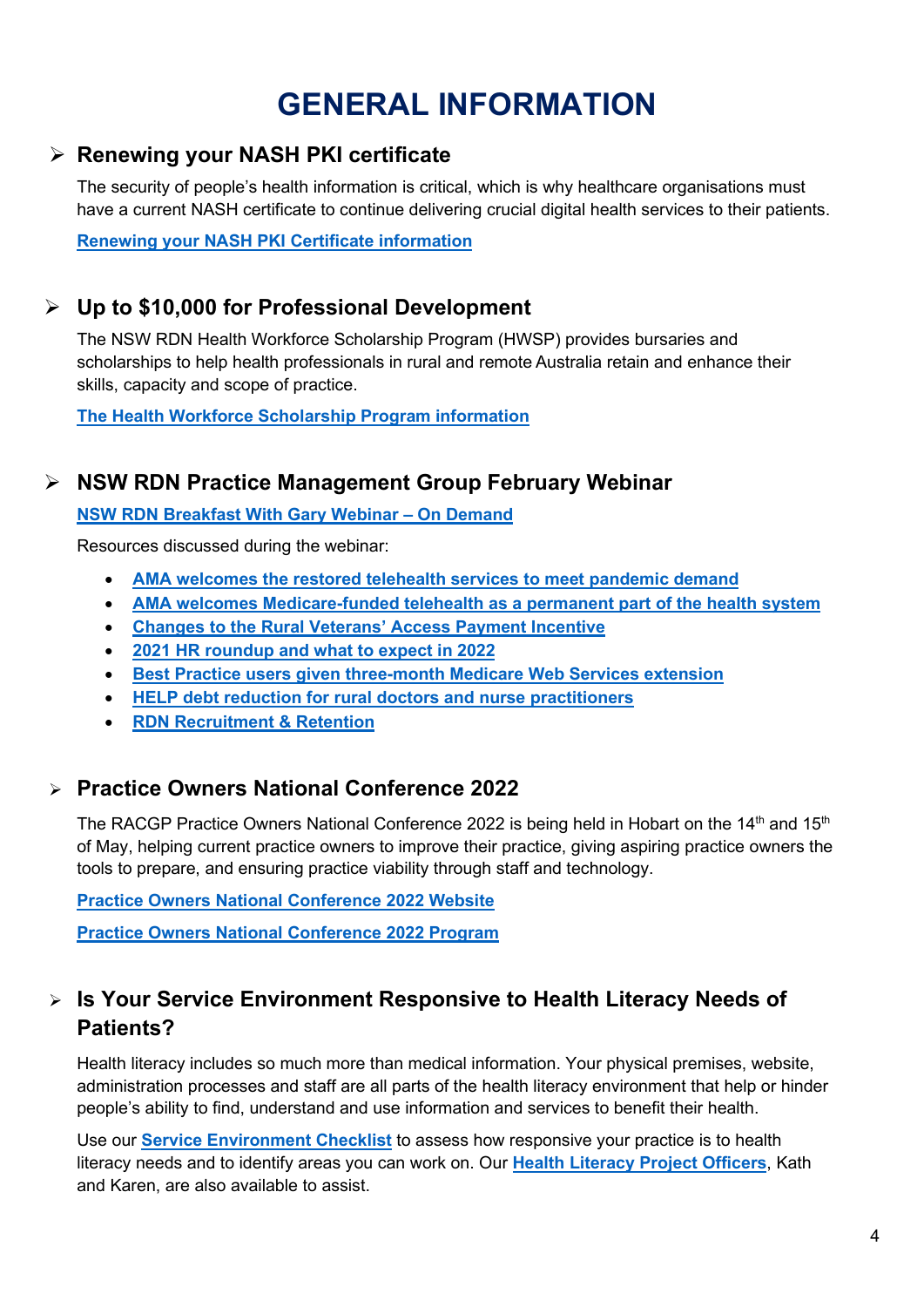## **WEBINARS and EVENTS**

<span id="page-4-0"></span>

| <b>Name</b>                                                                                                      | <b>Date</b>                                             | <b>About</b>                                                                                                                                                                                                                                                                                                                                                                                                  | <b>Link</b>                    | <b>Cost</b> |
|------------------------------------------------------------------------------------------------------------------|---------------------------------------------------------|---------------------------------------------------------------------------------------------------------------------------------------------------------------------------------------------------------------------------------------------------------------------------------------------------------------------------------------------------------------------------------------------------------------|--------------------------------|-------------|
| Healthed<br>Webcast: COVID,<br>Iron Deficiency in<br>Chronic Disease,<br>COPD, and<br><b>Pertussis</b>           | Tuesday<br>15th March<br>at 7:00pm                      | Healthed invites GPs and Practice Nurses to<br>engage with our high-quality educational<br>resources, including their fortnightly free<br>Webcasts.                                                                                                                                                                                                                                                           | <b>Register</b><br>here        | Free        |
| 11th Annual<br>Australasian<br><b>Healthcare Week</b><br>Expo                                                    | March 16<br>and 17 2022                                 | The 11th Annual Australian Healthcare Week<br>Expo is returning to the International<br>Convention Centre in Sydney on 16th - 17th<br>March 2022.                                                                                                                                                                                                                                                             | <b>Register</b><br><u>here</u> | Free        |
| Embedding<br>palliative care in<br>aged care: A<br>roadmap for<br><b>SUCCESS</b>                                 | Thursday<br>March 17,<br>2022, at<br>11am               | This event will explore how to progress<br>measures to embed palliative care into aged<br>care successfully, following the<br>recommendations of the Royal Commission<br>into Aged Care.                                                                                                                                                                                                                      | <b>Register</b><br><u>here</u> | Free        |
| Evidence-<br>informed decision<br>making: Using<br>research<br>evidence to<br>inform practice                    | Wednesday<br>March 23,<br>2022, at 1pm                  | This webinar is designed for program<br>planners and practice managers involved in<br>practice and organisational decision making.<br>Practitioners looking for opportunities to<br>strengthen evidence-informed decision<br>making in their organisation, and researchers<br>wanting to improve implementation of<br>research findings will also find it useful.                                             | <b>Register</b><br>here        | Free        |
| Influenza<br>Masterclass 2022                                                                                    | Wednesday<br>March 23,<br>2022, at 6pm                  | Join Prof Robert Booy and a suite of experts<br>as they look at influenza and cardiovascular<br>health.                                                                                                                                                                                                                                                                                                       | <b>Register</b><br>here        | Free        |
| <b>GSK Dinner</b><br>Invitation -<br>Parkes - COPD +<br>Asthma<br>Presentation and<br>Q&A - Parkes               | Wednesday,<br>23 March<br>2022 at<br>6:30 <sub>pm</sub> | GSK invites you to a dinner presentation in<br>Parkes on Wednesday March 23rd on earlier<br>optimisation for Moderate or Severe COPD<br>and a take on the fundamentals of Asthma<br>control.                                                                                                                                                                                                                  | <b>Register</b><br>here        |             |
| Multimorbidity<br><b>Webinar Series -</b><br>Diabetes and<br><b>Setting Priorities</b><br>among<br>Comorbidities | Wednesday<br>March 23<br>from 7:30pm                    | In Vivo Academy, an accredited provider of<br>independent medical education, present a<br>series of four 1-hour live webinars entitled<br>"Managing multimorbidity: navigating<br>guidelines, polypharmacy, patient priorities<br>and negative outcomes", covering topics<br>including diabetes, cognitive decline, frailty,<br>adjusting doses and drug burden index in a<br>case-based, interactive format. | <b>Register</b><br><u>here</u> | Free        |